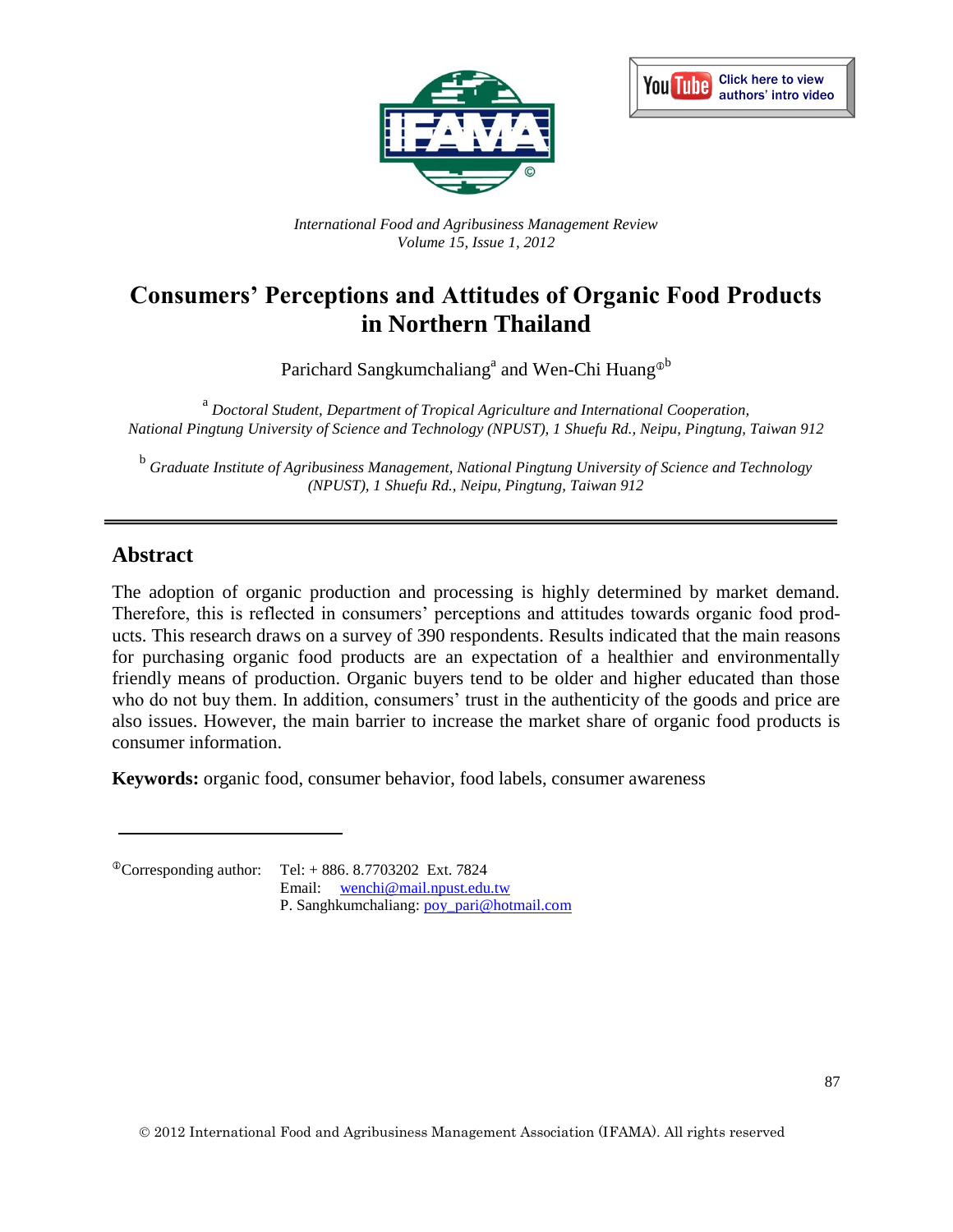### **Introduction**

Food consumption patterns are changing as a result of health and environmental issues. Interest in organically produced food is increasing throughout the world. Global demand for organic products remains robust, with sales increasing by over five billion US dollars a year (Willer, Yussefi-Menzler, and Sorensen 2009). In Thailand, rapid socio-economic development has been accompanied by modernization and industrialization of agricultural food production. In the past, subsistence agriculture in Chiang Mai province, which has the second capital city and the largest city in Northern Thailand, was part of a traditional system in which farmers produced foods mainly for family consumption and exchanged the surplus with neighbors. Since the implementation of the National Economic and Social Development Plan in 1961, the Thai government has promoted an industrial and export-oriented agriculture. In order to maximize yields, farmers started to use chemical fertilizers, insecticides and pesticides in large quantities (UNDP 2007). Pesticide imports to Thailand have increased rapidly over the past decade; total tonnage has more than doubled between 1987 and 1996 (Thapinta and Hudak 2000). This has led to increasing problems related to economics, health hazards, and environmental issues. Investigations have shown that dangerous levels of pesticides are used in food production in Northern Thailand (IP-MDANIDA 2004). Based on this information, government agencies and NGOs in Chiang Mai province have focused their attention on organic agriculture. In 1997, the Ministry committed to provide funds to conduct the Pilot Project on Sustainable Agriculture Development for small farmers, which by 1999 was administrated by local organizations in 34 provinces, including Chiang Mai province (Pattanapant and Shivakoti 2009). Organic agriculture is one of the sustainable agriculture approaches that are being promoted and practiced extensively in the province. Thai organic agriculture is still at an early stage, the organic production area being less than 0.02% of total agricultural land. In the 1998 about 1,005 hectares of cropland was farmed organically and this increased to 21,701 hectares by 2006, while market value increased by 3.4% between 2005 to 2006 (Panyakul 2008; Willer, Yussefi-Menzler, and Sorensen 2009; Eischen, Prasertsri, and Sirikeratikul 2006). Even though organic production increased between 1998 and 2006 it declined in 2007 due mainly to higher prices and production levels for conventionally produced products. An additional factor was that farmers were not convinced that there was a secure market channel for organic products.

Certification informs the consumer of the undesirable and unobserved pesticides that may or may not have been used in the production of food. Thailand has multiple forms of organic regulations and certifying bodies. A standard and certification by the national government has issued only one label, called "Organic Thailand", by the Department of Agriculture (DOA), when the government set up standards for organic crop production in 2000 and developed a certification body for organic food products. The major certification body accredited by IFOAM is called "Organic Agriculture Certification Thailand" or ACT. This private organization was founded in 1995 and the members are NGOs, producer groups and other private organizations. The leading producer of organic food is Green Net Cooperatives. Both ACT and Green Net are supported by the Earth Net Foundation, which is playing a leading role in promoting organic farming in Thailand. There were about 4,000 hectares of certified organic production in Thailand in 2003 (IPMDANIDA 2003; Roitner-Schobesberger et al. 2008). In the Northern region, the Northern Organic Standards Association (NOSA) certifies all of the product markets through the Institute of Sustainable Agricultural Cooperatives (ISAC) and its affiliates. NOSA regulations were established by a coa-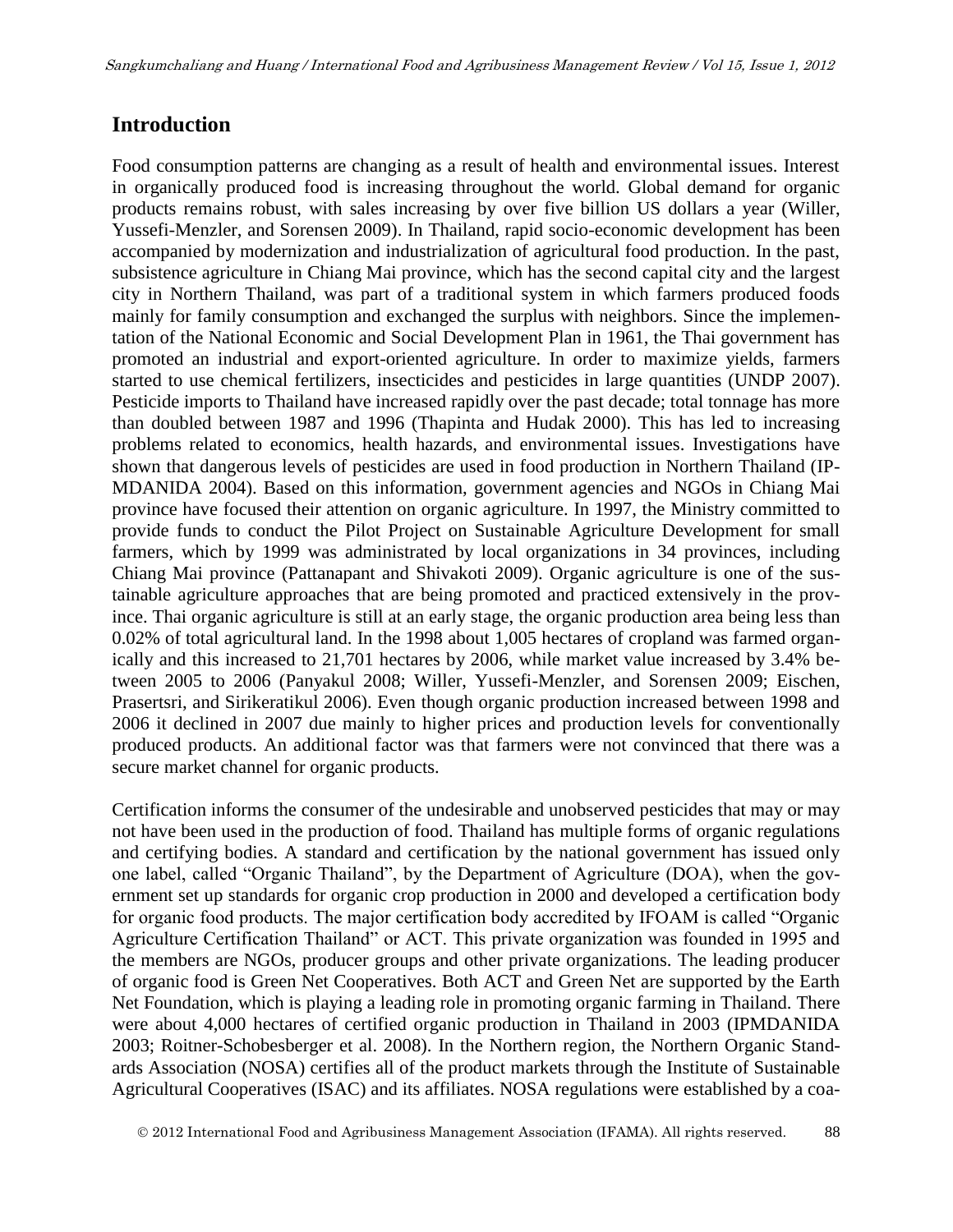lition of farmers, consumer advocates, and NGOs (Wyatt 2009). "NOSA" is a locally registered body, and the products it certifies are sold mainly in Chiang Mai province and other provinces in the northern region of Thailand. In 2007, the data show that about 726 hectares of organic farm land or 0.34% of total farm land, in Chiang Mai province were used for certified crops (Pattanapant and Shivakoti 2009).

However, a specific feature of local Thai food markets is the coexistence of different environmentally friendly, healthy or hygienic labels. Therefore governmental institutions started different certification systems for different safe food products (Eischen, Prasertsri, and Sirikeratikul 2006). Safe Food labels were therefore introduced by the Thai Government. They are based on standards that have been agreed upon by both The Ministry of Public Health and The Ministry of Agriculture and Cooperatives. The standards for safe food are not as strict as for organic food; farmers are allowed to use chemical fertilizers and pesticides, but tests are carried out to make sure that residues do not exceed a maximum level. Certificates are issued to the farmers and food suppliers whose products pass the tests (IPMDANIDA 2003). The first safe food label is "Hygienic Fresh Fruit and Vegetable". With this label the use of agro-chemicals is regulated and controlled and the residues on the products have to be below a specific level that is safe for consumers. The second label is "Pesticide-Safe Vegetable" which is assigned to retailers of agricultural products who conduct tests for toxic substances before selling the products. These products are from production systems using agro-chemicals, but the residues have to be within the defined levels. The third label is "Food Safety", the products are tested for residues and if they are below the maximum residue level farmers and producers can use this certificate (Wyatt 2009).

Organic farming is a growing sector in Thailand, which is encouraged by the government and many private initiatives. Therefore, production is expected to rise to meet the growing demand in the domestic market for organic foods. The increased range of healthy foods and the establishment of certificates for pesticide controlled vegetables indicate that there is a potential market. Consumers everywhere know very little about the production process, as there is no identification with the product and its producer. This might be true for Thailand as well, and therefore leads to low levels of confidence in organic production, which would indicate that there is not enough information on the consumers' side about organic production. So it has to be explored how much knowledge of organic farming consumers already have, and how they would like to be more informed. Studies concerning consumer demand for organic food products are still under-developed in the Northern Thai region. Therefore, the present paper aims to understand the perceptions and attitudes towards organic food products in this region, to collect detailed information of the demographic characteristics and to identify the reasons affecting consumers' behavior towards organic food products.

## **Literature Review**

It is a worldwide phenomenon that people have become more and more separated from the origins of their food. Worried about their health, consumers seek out certified products to protect themselves from toxins and carcinogens. With an increasing awareness of the domestic problems regarding pesticide poisoning and diseases from fresh food products, the Thai government overhauled its approach to food safety (Srithamma, Vithayarungruangsri, and Posayanonda 2005). The increasing consumer demand for higher quality produce and food safety makes organic food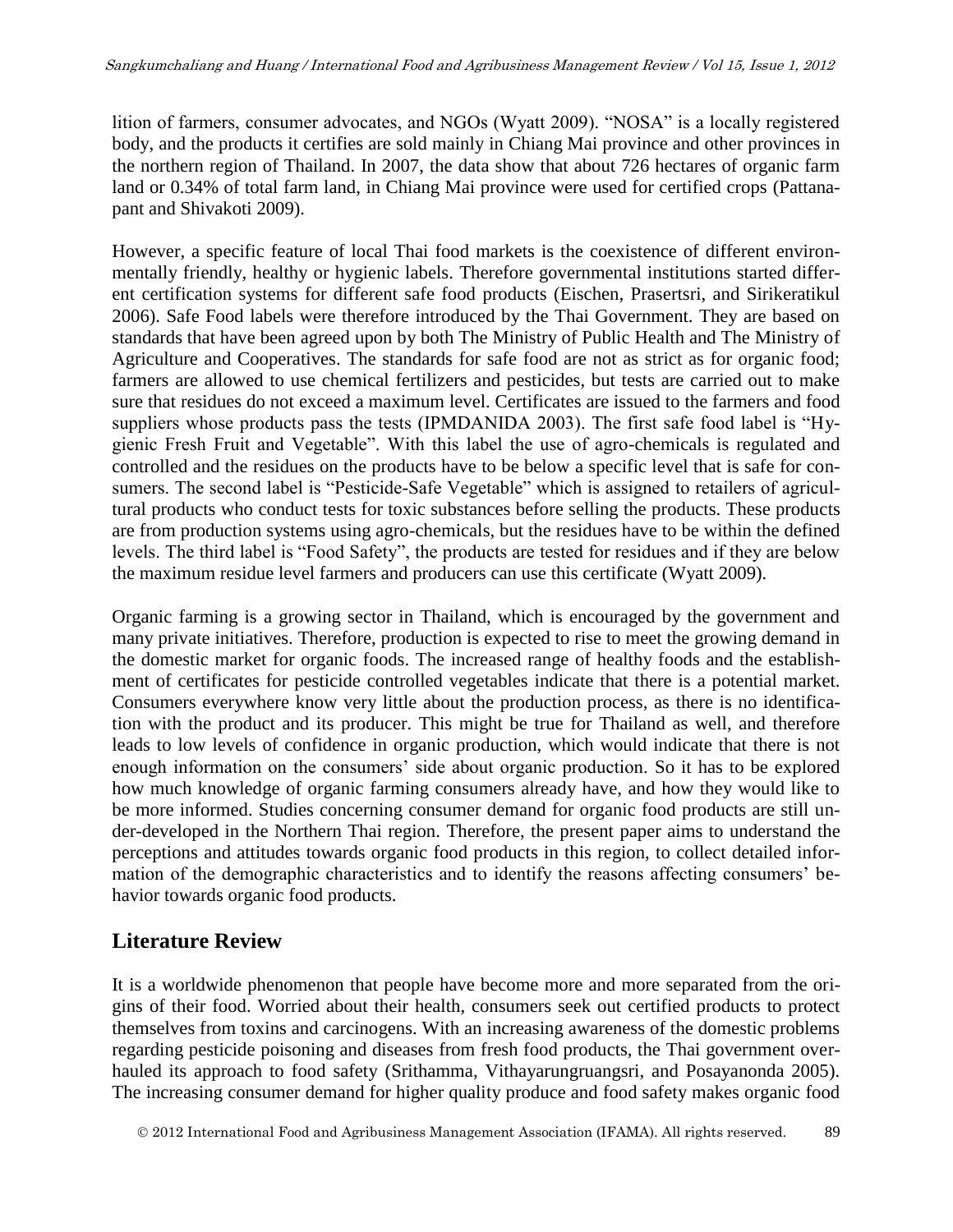an interesting option. There have been a considerable number of studies on organic consumers in many countries, especially in Europe and other western countries (Onyango, Hallman, and Bellows 2007; Gracia and Magistris 2007; Gracia and Magistris 2008; Magistris and Gracia 2008; Makatouni 2002; Squires, Juric, and Cornwell 2001; Briz and Ward 2009; Essoussi and Zahaf 2008; Storstad and Bjorkhaug 2003; Shepherd, Magnusson, and Sjoden 2005; Batte et al. 2007). Many studies have found a variety of factors that can potentially influence organic food consumption. Concern for health, environmental protection, concern for the chemical residues in conventional food products, pesticides, nutritional concern, as well as improved taste and flavour in organic food products are some of the factors identified (Storstad and Bjorkhaug 2003; Voon, Ngui, and Agrawal 2011; Sangkumchaliang and Huang 2010). According to Tsakiridou et al. (2008) a study of Greek consumers seems to show that they are informed about environmental and health issues. Consumers' attitudes, in particular towards the health attributes and towards the environment, are the most important factors that explain consumers' decision-making processes for organic food products (Tsakiridou et al. 2008; Lea and Worsley 2005; Roitner-Schobesberger et al. 2008; Magistris and Gracia 2008). Moreover, it has been found that more information about the organic food market, which increases consumers' organic food knowledge, is important because it positively influences consumers' attitudes towards organic food products (Briz and Ward 2009; Gil and Soler 2006).

In any case, the importance of individual factors appears to be country specific and/or time specific. Even in cases where similar attitudes between different countries were depicted, cultural differences lead consumers to seek different values when making purchasing decisions on organic food products. Consumer behavior involves a complex and sophisticated pattern that requires marketing research in order to understand the process. The basic idea behind consumer research is the questioning of consumers about their reasons for buying, however researchers have to go deeper and also ask people how and in which circumstances they purchase and consume. Consumer behavior consists of ideas, feelings, experiences and actions, along with additional environmental factors like advertisements and price (Krystallis and Chryssohoidis 2005; Tsakiridou et al. 2008; Fotopoulos and Krystallis 2002). The premium price accruing to organic food products directly impacts the consumption levels (Aryal et al. 2009). Instead the demand for organic products must be seen in relative proportion of income that is usually spent on food consumption (Tsakiridou et al. 2008). Furthermore, consumer behavior is a dynamic process because of continuous changes in ideas, perceptions and activities of the consumers. Attitude is shaped selectively to compromise consumers needs. Learning is gained by experience and it affects consumers' behavior. Scientific evidence suggests that almost all behaviors are learnt. Learning differentiates between stimuli and a response, and consumer behaviors translated as learnt attitude, along with how it is learnt and experienced, is very important for marketers (Padel and Foster 2005).

Additionally, demography is especially of interest to marketers as it is important to see how population is changing in number and distribution of gender, age and other demographic characteristics and variables. Family structure, marriage and divorce rates of individual counties also have effects on consumption habits; for example, couples with children have many more health concerns when buying food than singles. The presence of children in the household has been regarded as a significant factor, which positively influences consumers' organic food attitudes as well as buying behavior (Essoussi and Zahaf 2008). Moreover, children have effects on changing the buying decisions of the parents when they are shopping in a supermarket. Children's age can be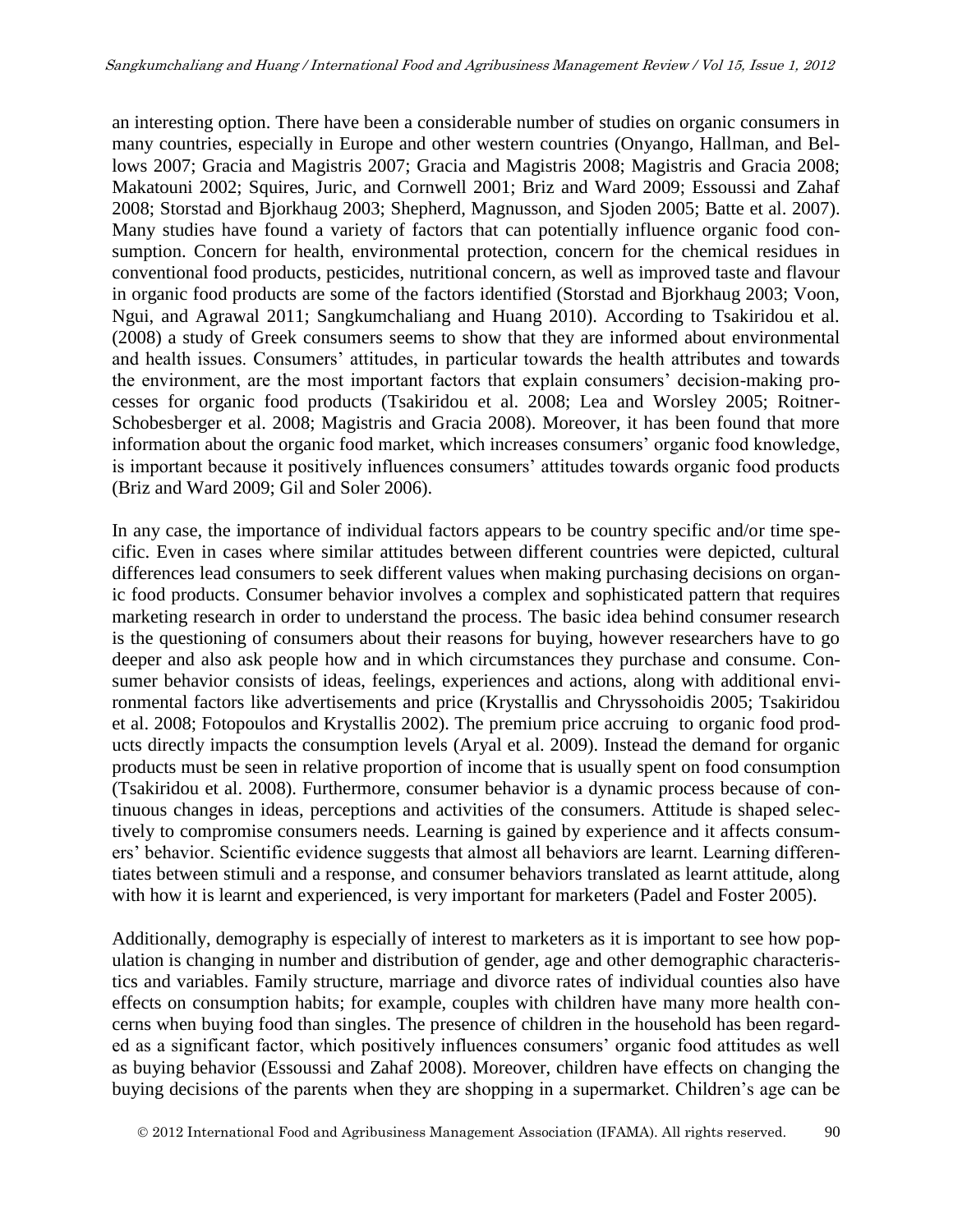considered as a key factor, meaning that the higher the age of children in the household, the lower the propensity to buy organic food (Roitner-Schobesberger et al. 2008; Lea and Worsley 2005). Education has also been reported as a significant factor affecting consumer attitudes towards organic food products. People with higher education are more likely to express positive attitudes towards organic products (Gracia and Magistris 2007). Higher income households are also more likely to form positive attitudes and to purchase more organic food (Aryal et al. 2009; Haghiri, Hobbs, and McNamara 2009).

In general, the intention to purchase organic decreases with a limitation of knowledge and awareness towards those products, with many factors effecting consumers' perceptions and attitudes. In consumer behavior theory, consumers make their own decisions based on an individual's intention to perform a behavior, which is influenced by attitudes (Ajzen 1991). In this research the simple framework was developed from Aryal et al. (2009) and used to analyze consumers' perceptions and attitudes towards organic foods. Consumers decide whether to buy or not based on three main aspects: knowledge, attitude, and intention (Aryal et al. 2009). Consumers' knowledge is a construct that effects how and what consumers decide to buy. People's knowledge is affected by the type and quality of information made available to consumers. Advertisements, processing, awareness of certifications and labels, all play a pivotal role in knowledge enrichment. Thus, knowledge and awareness are critical in the consumers' behavior. In addition, demographic characteristics are also important factors for purchasing behavior, which can explain the purchase of organic products. Individual socio-demographics include economic characteristics (i.e. personal or household income) and are commonly included as determinants of choice. If an individual cannot clearly differentiate between organic food and conventional food products, a price premium on the organic food product can confuse and affect the individual's purchasing decision. Consumers' age, education, family size, marital status, and children in household, along with product attributes, affects their attitude and preference to buy the products.

## **Methodology**

The survey was undertaken in two stages. First, a face-to-face survey was made in December 2009 with visitors to "the 6th Northern Agricultural Fair" held at the Faculty of Agriculture at Chiang Mai University. Collaborative organizations came from both governmental and private sectors. The cooperation from all sectors involved included, in part, the Institutions in Agricultural, which has played an important part in the role of knowledge and innovation in agriculture. The survey was performed with a systematic sampling of fair visitors. No claims can be made that the sample group represents the general populations. However, the fact that the fair visitors are interested in family farm products, and possibly in organic foods, suggests that survey respondents provide an interesting study group for this issue.

The second part of the survey was carried out during December 2009 and January 2010 at three different markets: the community market of The Multiple Cropping Centre (MCC market), the Royal Project shop (Doi Kum) and Tops supermarkets. The Multiple Cropping Center (MCC) was established in 1969 with an aim to promote and increase the productivity of irrigated ricebased cropping systems in northern Thailand through multi-disciplinary research activities. They have community market projects to let the farmers and consumers meet each other dirctly. Every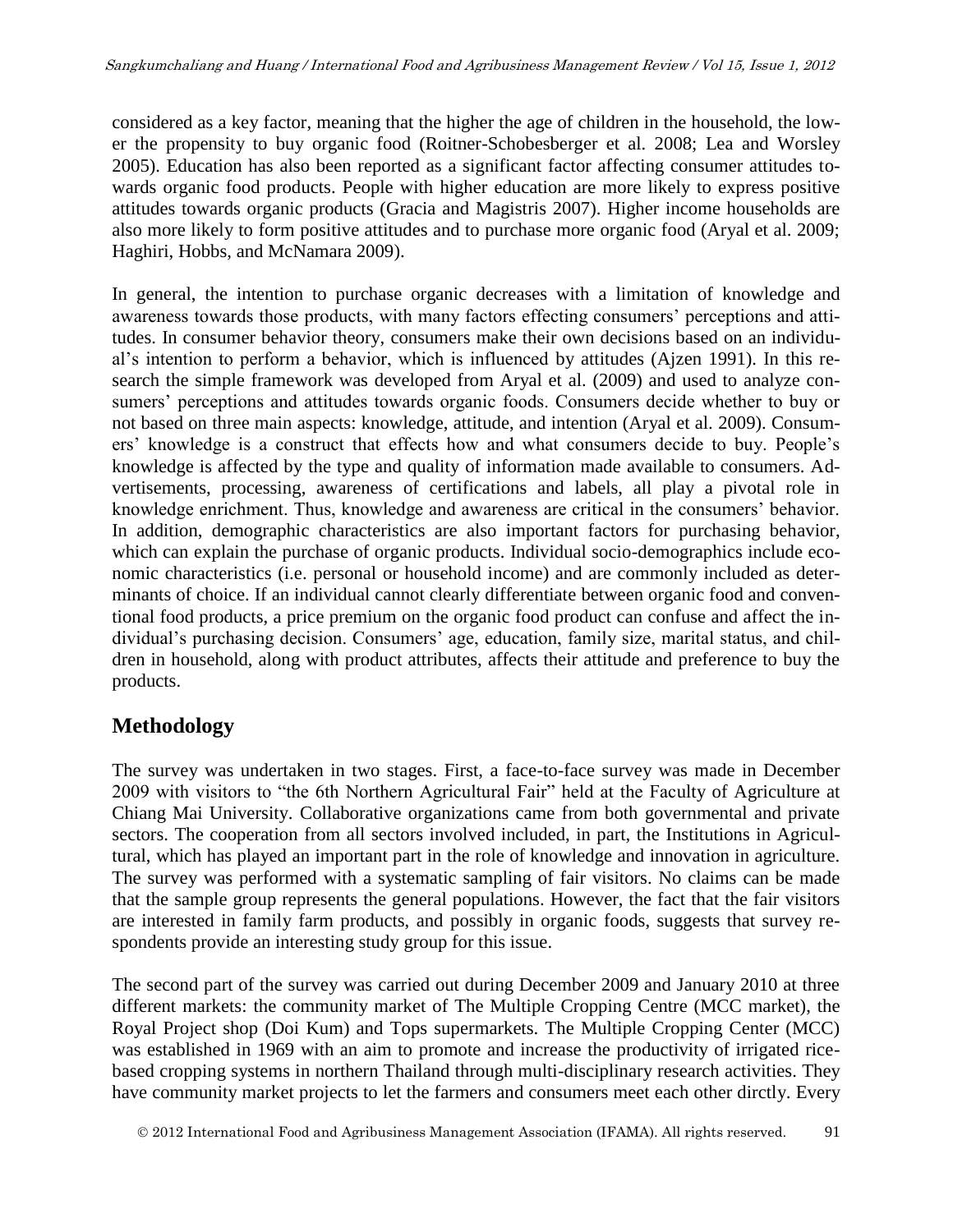Wednesday and Saturday, they have a community market, called MCC market, for pesticide safe products certified with the "Food Safety" label. Also, 1969 marked the establishment of the Royal Project in the North of Thailand as originated from His Majesty the King's private study. This Royal Project has pursued its mission in collaboration with the Royal Thai government, foreign governments, universities, public and private agencies and volunteers. This project has a health food shop called "Doi Kum". Finally, Tops supermarket is a grocery chain in Thailand. Tops supermarket offers a wide assortment of food, products and vegetables. Tops supermarket sells safety, GAP, and organic products. Consumers were approached during their food shopping in outlets at three different areas. Three markets and one trade fair, which carry organic food or a range of fruits and vegetables displaying the major safe food labels, were selected for the interviews. Finally, six Thai students were trained to administer the questionnaire personally; we collected 390 respondents from four different areas.

The questionnaire was designed to analyze consumers' organic knowledge, attitudes and purchase behavior. Respondents were questioned on three different aspects. The first section was related to their organic food knowledge, i.e. organic food labels and organically produced food. The second section of the questionnaire was comprised of questions related to organic food consumption (frequency of purchase and perceived quality). Finally, several questions on the reasons of purchase, or not, were included. The questionnaire also contained questions on sociodemographic characteristics (i.e. gender, age, household size, education, personal income, and marital status). The first phase of the questionnaire was drafted in English. The issues raised were based on results from the literature research. These finding were discussed to see whether the questionnaire was relevant for the Thai situation. Before finalizing the questionnaire, the Thai version was translated back into English to ensure that the questionnaire retained its original meaning.

The data was summarized using descriptive statistics (frequency and cross tabulation). To analyze differences between consumer types, the respondents were divided into three groups: those who had never heard of organic produce (39 respondents, 10%); those who had heard of organic produce, but never purchased any (organic non-buyers: 82 respondents, 21%); those who had heard of and bought organic produce (the organic buyers: 269 respondents, i.e. 69%). The significant differences between groups were established using cross-tabulation tables and a Chi-square test (at a 5% level of significance). The statistical analysis was run with SPSS 17.0 package for Windows.

## **Results**

The sample comprised of 63% female and 37% male, something that is expected since females are the main food purchase decision-makers in households. The age of the respondents varied from 18 to 70 years. More than half of them had a university education (53%), about 27% had finished high school and 19% of the respondents had completed only primary school. About 51% of the respondents received a monthly income less than 10,000 Baht, and 19% were above 20,000 Baht. More than half of the respondents (55%) lived in families with more than four members, more than a quarter (38%) had two-three family members, about 5% lived alone, and 39% of the respondents, were married.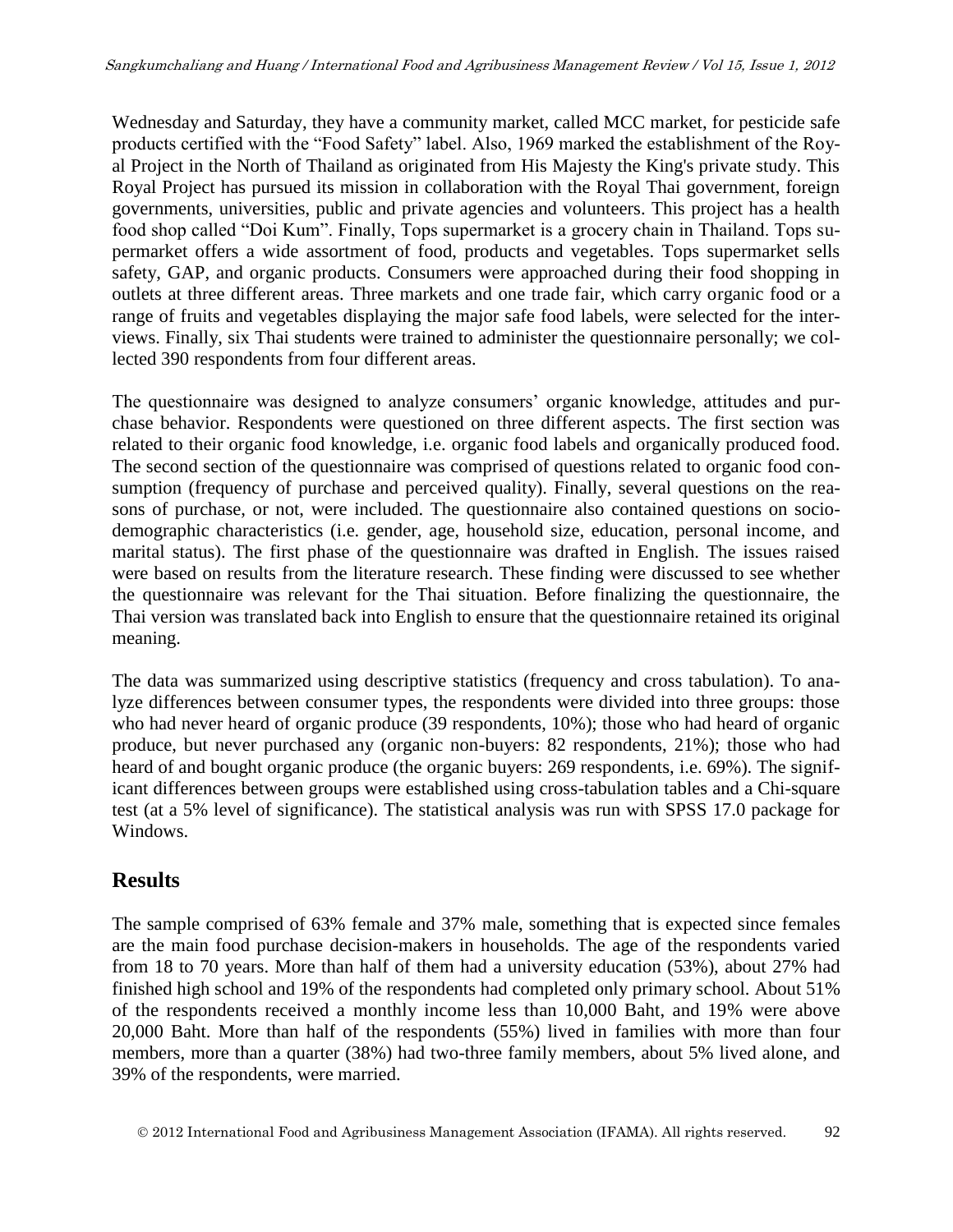In the demographic variables, three of five variables indicated significant differences between the three groups (Table 1). Consumers with a lower income (74%) and a lower level of education (40%) were least likely to have heard of organic agriculture. Conversely, those who had a higher income and held academic degrees seemed more likely to have bought organic foods in the past.

| <b>rapid 1.</b> Demographic enaracteristics of respondents<br><b>Variable</b> | Number of    | <b>Unaware of</b> | <b>Statistical</b>    |                          |              |
|-------------------------------------------------------------------------------|--------------|-------------------|-----------------------|--------------------------|--------------|
|                                                                               | interviewees | organic term      | Organic<br>non-buyers | Organic<br><b>buyers</b> | p-value      |
| Average age (in year)                                                         | 390          | 36.0              | 30.20                 | 36.10                    | $0.001*$     |
| Gender                                                                        |              |                   |                       |                          | $0.157^{ns}$ |
| Female                                                                        | 246          | 8.5%              | 19.1%                 | 72.4%                    |              |
| Male                                                                          | 144          | 12.5%             | 24.3%                 | 63.2%                    |              |
| Children in the household <sup>a</sup>                                        |              |                   |                       |                          | $0.038^*$    |
| Yes                                                                           | 164          | 6.1%              | 18.9%                 | 75.0%                    |              |
| N <sub>0</sub>                                                                | 225          | 12.9%             | 22.7%                 | 64.4%                    |              |
| Highest education level <sup>a</sup>                                          |              |                   |                       |                          | $0.001*$     |
| Primary school                                                                | 75           | 20.0%             | 9.3%                  | 70.7%                    |              |
| High school                                                                   | 107          | 11.2%             | 23.4%                 | 65.4%                    |              |
| Bachelor                                                                      | 181          | 5.5%              | 26.5%                 | 68.0%                    |              |
| Master or above                                                               | 24           | 4.2%              | 8.3%                  | 87.5%                    |              |
| Family income per month <sup>a,b</sup>                                        |              |                   |                       |                          | 0.067        |
| < 10,000                                                                      | 199          | 14.1%             | 23.1%                 | 62.8%                    |              |
| 10,001-20,000                                                                 | 114          | 5.3%              | 21.9%                 | 72.8%                    |              |
| 20,001-30,000                                                                 | 56           | 5.4%              | 16.1%                 | 78.6%                    |              |
| >30,000                                                                       | 17           | 5.9%              | 11.8%                 | 82.4%                    |              |

| Table 1. Demographic Characteristics of respondents |  |  |  |
|-----------------------------------------------------|--|--|--|
|-----------------------------------------------------|--|--|--|

<sup>a</sup> Some information was missing on some questionnaire, thus not all categories add up to 390 respondents.

<sup>b</sup> The National Statistical Office of Thailand reports that the average monthly income per household in Thailand was approximately 21,135 Thai Baht (35 Baht  $\approx$  1\$US).

\*Statistically: p<0.05 (Chi-square test); Significance of the difference between groups.

Although the organic buyers were more likely to have higher income, the relationship was not significant. Of the organic buyers 22% had a higher income (more than 20,000 Baht per month), compared to 13% of non-buyers and 11% of the unaware group. Truly, most of the organic buyers group (54%) held a Bachelor or higher academic degree. Organic buyers tended to be older, compared with the non-buyers group. Regarding organic buyers, about 49% were over 35 years of age and only 28% were under 25 years old. Organic buyers were more likely to be female: 66% of female respondents said that they had purchased organic foods in the past; compared with 34% of males. There was no statistical difference in the personal income level  $(x^2)$ 3.369,  $p = 0.338$ ) and education level ( $x^2 = 4.377$ ,  $p = 0.227$ ) between the interviewed females and males. The organic buyers were more likely to have children living in their household, that relationship was significant ( $x^2 = 6.536$ ,  $p = 0.038$ ). Of the organic buyer group, 46% reported having a child or children (72% were less than 18 years old) living in their household. The significant effect of children in the household variable shows that children had an effect on changing the buying decisions of the parents when they were shopping in a market.

The respondents were presented with seven labels found on food products. More than 30% of the respondents recognized the "Food Safety", "Hygienic Fresh Fruit and Vegetable", and "Organic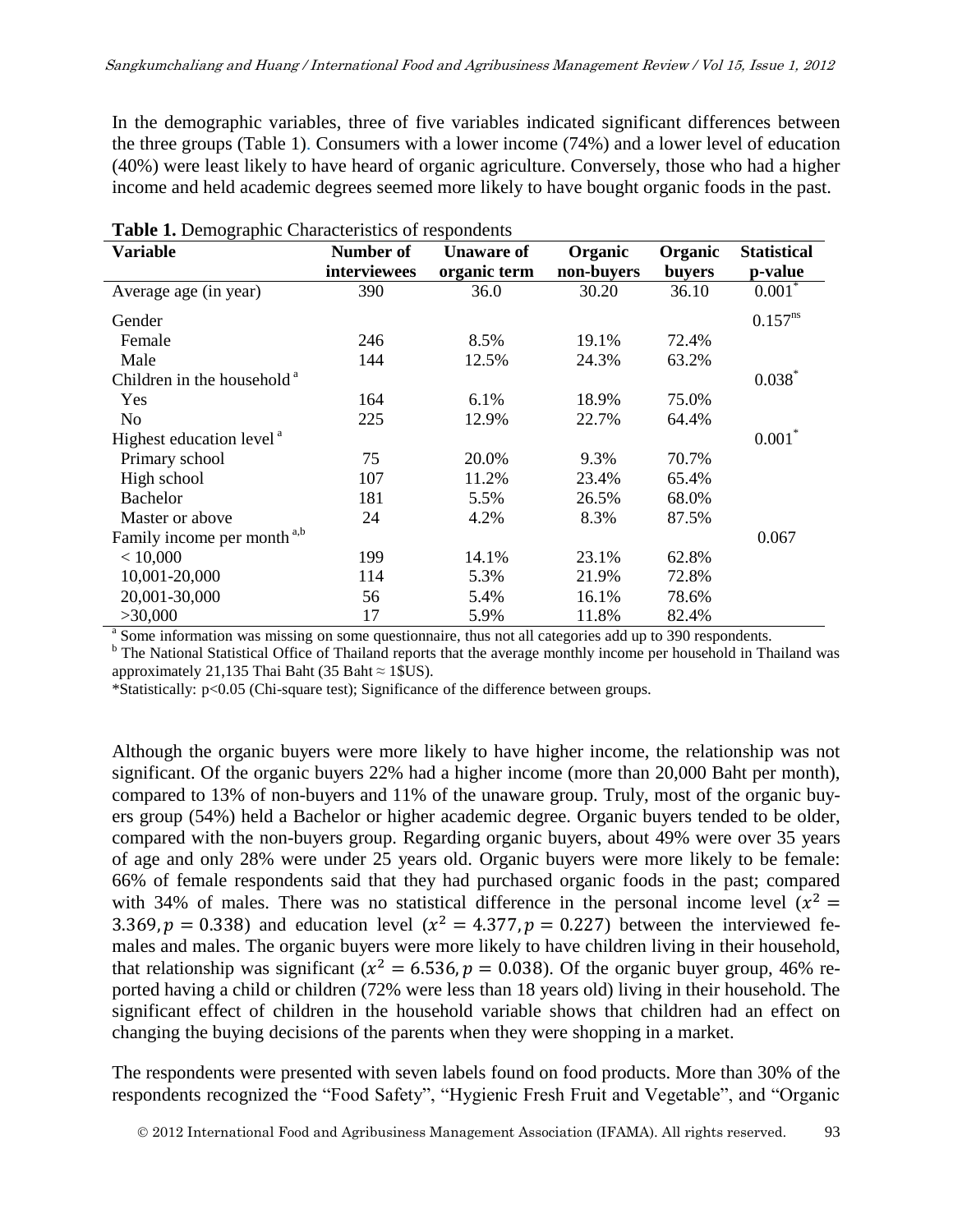Thailand (DOA)" labels, respectively. All other labels were not well known, with about 19% knowledgeable of the "pesticide-safe" label and less than 10% recognizing the two organic labels (ACT and NOSA). Of those respondents who stated that they knew one of the seven labels, more than 70% were organic buyers (Table 2). It thus seems that organic buyers are more aware of food labels than the other two groups. When asked to distinguish between organic food labels and other food labels, some respondents were still confused between organic labels and safe food labels.

| Label                                                | Number of<br>respondents | Percentage of the respondents knowing the<br>label by group |            |               |
|------------------------------------------------------|--------------------------|-------------------------------------------------------------|------------|---------------|
|                                                      | (n)                      | Never heard                                                 | Non-buyers | <i>Buyers</i> |
| Food safety                                          | 145                      | 4.8                                                         | 15.9       | 79.3          |
| Hygienic fresh fruit and vegetable                   | 127                      | 2.4                                                         | 16.5       | 81.1          |
| Organic Thailand (DOA)                               | 122                      | 4.1                                                         | 9.0        | 86.9          |
| Pesticide-safe vegetable                             | 74                       | 4.1                                                         | 4.1        | 91.9          |
| <b>IFOAM</b>                                         | 39                       | 2.6                                                         | 5.1        | 92.3          |
| Organic Agriculture Certification<br>Thailand (ACT)  | 35                       | .0                                                          | 11.4       | 88.6          |
| The Northern Organic Standards<br>Association (NOSA) | 25                       | .0                                                          | 4.0        | 96.0          |

**Table 2.** Level of safe food labels knowledge by type of organic food consumers (n=390)

The result shows 44% of respondents stating that they know the NOSA label, but that this label was not for organic food, and almost half of the respondents who had awareness of labels stated that safe food labels are the same as organic food labels. Thus, even if the respondents state that they know, it does not necessarily mean that they have correct the information regarding the label. This might explain why 13% of respondents said that they knew the "organic Thailand" label, although they had never heard of the term organic. This lack of discernment might be related to the fact that although most markets have distinct sections for organic food, safety food and hygienic food, they tend not to distinguish between them. The respondents themselves were aware of their limited knowledge regarding organic agriculture. The results show that 71% of those who had heard of the term organic said they had little knowledge about it, and 20% were not sure what it meant. Even among those who purchase organic foods, about 74% of organic buyers said they only know a little about the meaning of organic, while 12% said they know a lot. Nonetheless, the organic buyers feel better informed than the organic non-buyers. Of the 246 respondents who said that they know just a little about the meaning of organic, 79% were organic buyers and 21% were organic non-buyers. Of the 33 respondents who said they know a lot about organic, 97% were organic buyers.

The respondents, who had heard of the term organic, were presented with 7 statements and asked whether they agreed or disagreed or whether they did not know (Table 3). The survey shows that respondents are convinced that organic farming is good for the environment and that organic foods do not carry pesticide residues. Although 62% and 61% of respondents agreed with the statement regarding the production and processing of organic food, that it is strictly controlled and all products coming from organic agriculture are certified, respectively, 41% agreed with the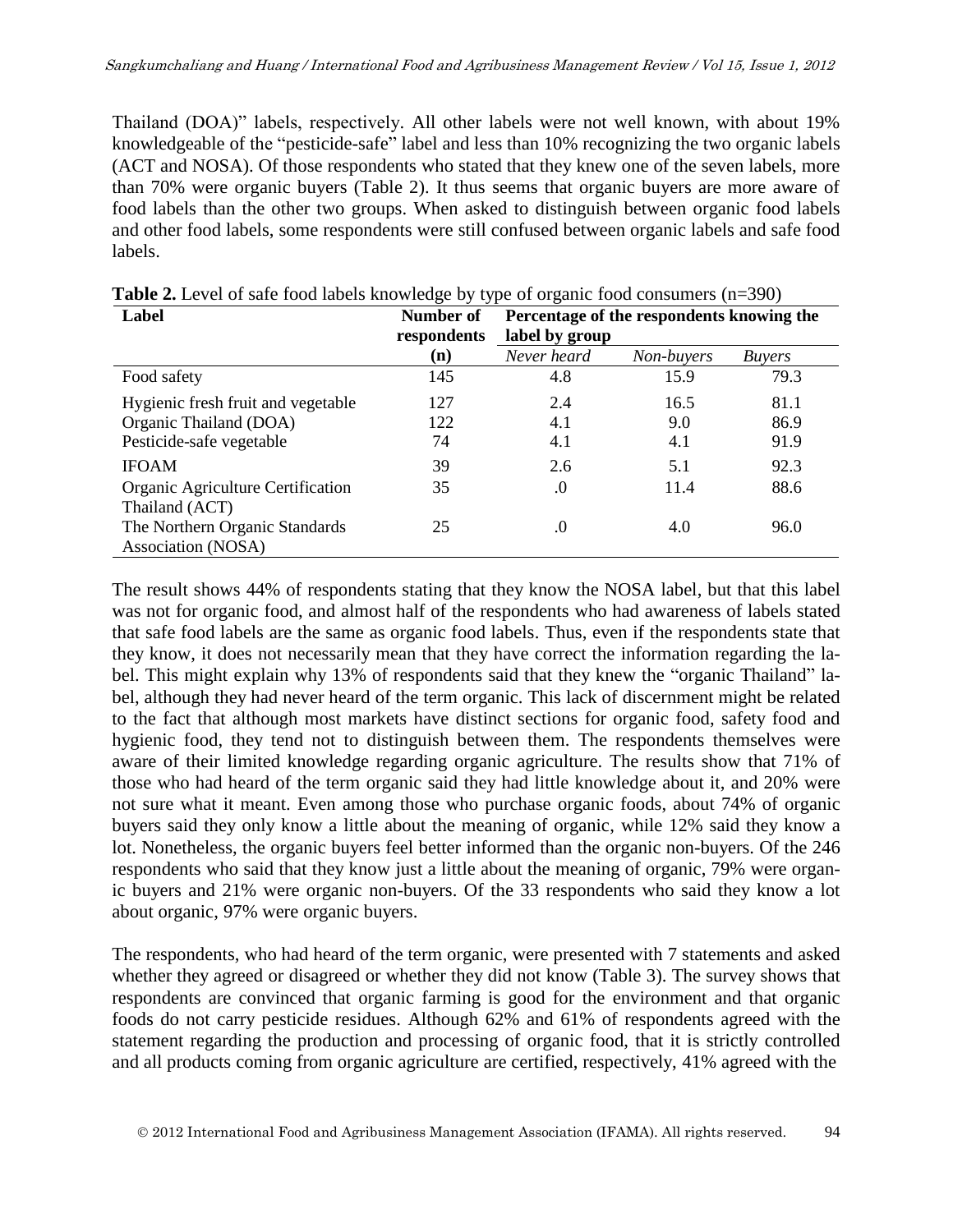| <b>Statement</b>                                                        | Agree | <b>Disagree</b> | Don't know |
|-------------------------------------------------------------------------|-------|-----------------|------------|
| unic farming is good for the environment                                | 93.7% | 2.0%            | 4.3%       |
| unic food products do not carry pesticide residues                      | 80.3% | 12.3%           | 7.4%       |
| unic farming does not use chemical pesticides or<br>chemical fertilizer | 74.9% | 14.2%           | 10.8%      |
| production and processing of organic food is strictly<br>controlled     | 62.1% | 14.8%           | 23.1%      |
| products coming from organic agriculture are certified                  | 61.3% | 16.5%           | 22.2%      |
| unic is just a marketing promotion                                      | 41.3% | 38.2%           | 20.5%      |
| lifference between organic products and<br>safety products              | 26.8% | 49.8%           | 23.4%      |

|                                 |  |  | <b>Table 3.</b> Assessment of statements about organic farming by the respondents who have bought |  |
|---------------------------------|--|--|---------------------------------------------------------------------------------------------------|--|
| of organic in percent $(n=269)$ |  |  |                                                                                                   |  |

statement that organic is just a marketing promotion. Asked directly about the difference between organic products and safety products, 27% said there was no difference. Those respondents who had purchased organic food in the past (269 respondents) were asked about their motives. The most important motive was the expected positive health effects (a reason for 97% of the organic buyers). These expected positive health effects may be related to their being pesticide-free, as 90% of organic buyers said that they purchase organic food because they do not contain pesticide residues and 88% mentioned that organic foods have a high safety level of guarantee and control. About 94% of organic buyers purchased organic food because they are environmentally-friendly and support local farmers. Further reasons to purchase organic food were because they are fresher (64%) and have better taste (50%) when compared with conventional ones, or they think organic foods are fashionable (30%). Regarding the information available, 91% of consumers said they need more information about organic foods from the media. The respondents who have purchased organic foods were asked about the availability of organic foods and how often they purchase organic foods. The majority (88%) of organic buyers were satisfied with the range of organic foods available at markets. However 72% said they would like to buy more organic foods if they had more income. Regarding their purchasing habits, 31% of the organic buyers stated that they purchase organic foods weekly, 23% said once per month and 47% said they are purchase organic foods less than monthly.

According to the price tag in supermarkets in April 2010, the price difference between organic and conventional vegetables in Chiang Mai province varied between 50% for French beans and 414% for red oak and green oak, with most organic vegetables (e.g. baby carrots, shake eggplant, Chinese celery, spring onions, carrots, green lettuce, and pointed cabbage) having a price premium of 60-227% above conventional products. Despite the price difference, about 56% of organic buyers said that the price of organic foods was not a problem. Over 50% of organic buyers distrust the authenticity of organic food products in that they are not sure that they are genuinely organic. This pinpoints the level of trust they have towards who is deciding whether a product can be considered as organic or not, and following what procedure. Trusting the certification process is important for consumers as they note the rapid growth of big distribution channels in the organic foods market. Therefore, without the supporting demand for organically grown products, the potential for this sector of agriculture clearly has limitations. The organic non-buyers,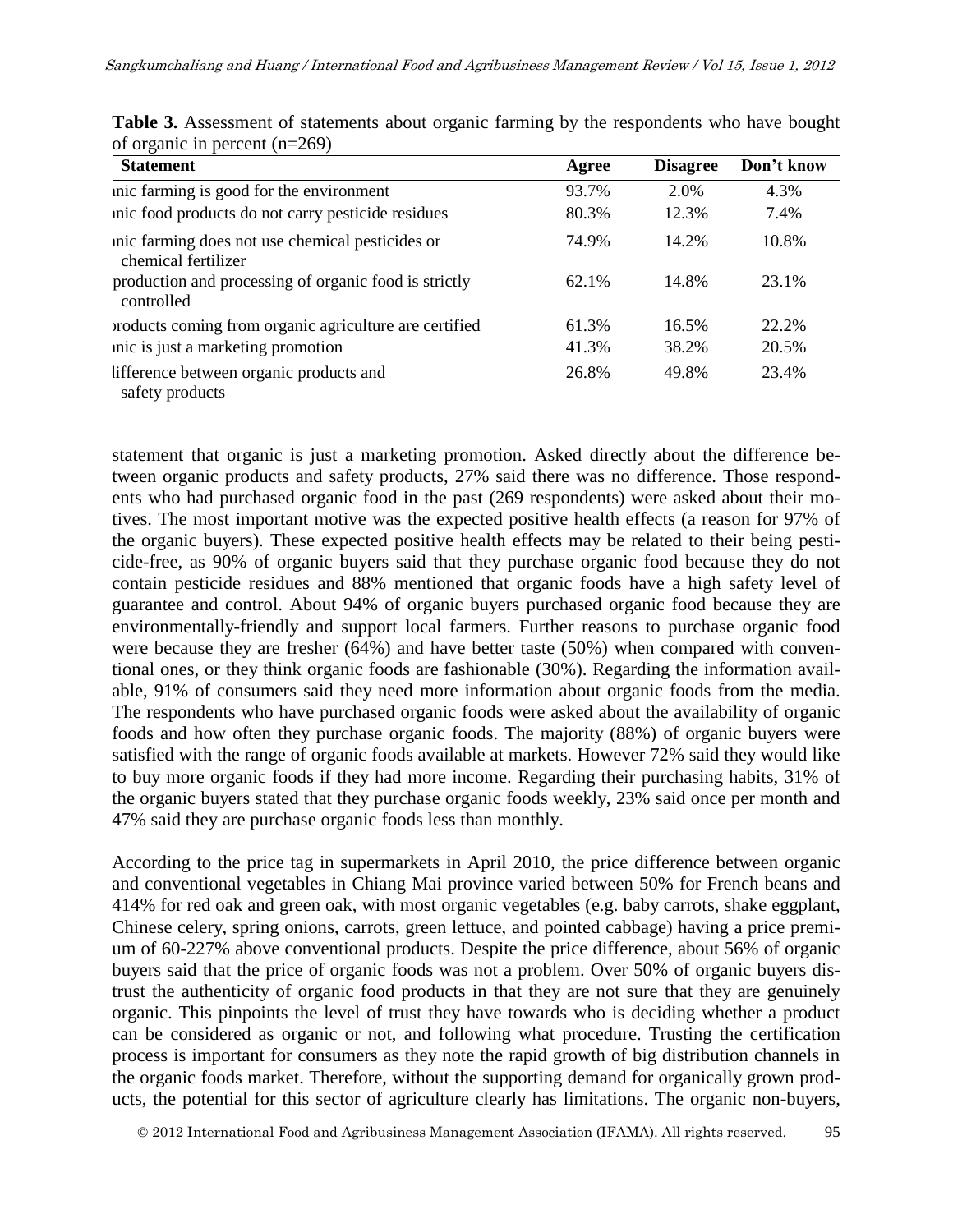those who have not previously bought organic foods (82 respondents, i.e. 23% of those who had heard the organic term) were asked why they do not purchase organic foods. The main reason was that they think hygienic and safety food products are enough (76%) and that organic foods are difficult to get in the market (76%). Further reasons were that they do not trust the organic label (31%) and some stated that organic foods have nothing special (29%).

The data reveals that the respondents in the agriculture fair and three markets had the same proportions of the sample. Each location of Agricultural fair and three markets was comprised of 195 respondents. In the comparison of respondents' perceptions and attitudes of organic food between the Agricultural Fair and Health Food Markets, Chi-square analysis showed that there were differences in consumer buying behavior with respect to different locations. We found that respondents in the markets tended more to purchase organic foods than respondents who visited the agriculture fair ( $x^2 = 6.763$ ,  $p = 0.034$ ). The findings regarding awareness of food labels shows that respondents in agriculture fairs are more likely to be aware of organic food labels than respondents in markets, with statistically significant differences on the three organic food labels: 74% of respondents in the agriculture fair said that they had seen an ACT label  $(x^2)$ 9.071,  $p = 0.002$ ), 76% had seen NOSA ( $x^2 = 7.223$ ,  $p = 0.006$ ), and 64% had seen IFOAM  $(x^2 = 3.447, p = 0.045)$ , respectively. It could be assumed that visitors to the "6<sup>th</sup> Northern Agricultural Fair" are more interested in labels than consumers in markets since it was announced in the media that organic precuts would be presented at the fair. Regarding the 7 statements and asked whether they agreed or disagreed or whether they did not know, and their reasons to buy or not buy organic foods. The comparison shows that even though the respondents had visited different places, they had similar attitudes about organic foods and had no significant difference, i.e. 49% of respondents in the fair and 51% of respondents in markets were convinced that organic farming is good for the environment and that organic foods do not carry pesticide residues. For those who do not buy organic foods, the main reason they gave was that hygienic and safety food products were enough (50% for fair and 40% for market).

#### **Discussion**

The consumers of organic foods products in Chiang Mai province tend to be older (average age of organic buyers about 36 years old) and hold academic degrees than those not purchasing organic foods. Older consumers (over 35 years old) seem to be more willing to purchase organic food products despite their premium price. Young consumers (less than 25 years old) are not willing to pay for organic food products usually as result of their lower-financial status. This profile is similar to results in other counties [\(Engel 2008;](#page-12-0) [Radman 2005;](#page-14-0) [Tsakiridou et al. 2008\)](#page-14-1). A study in Bangkok found that typical organic buyers also held an academic degree and had higher income. Although Chiang Mai organic consumers' age tended to be older than non-buyers, they were younger than consumers in Bangkok (average age of organic buyers being about 42 years old) [\(Roitner-Schobesberger et al., 2008\)](#page-13-0). Similarly to reports in the literature [\(Aguirre 2007;](#page-12-1) [Lea and Worsley 2005\)](#page-13-1), females in Chiang Mai seem to be more likely to purchase organic food than males, though this is contrary with the study in Bangkok [\(Roitner-Schobesberger et al.](#page-14-2)  [2008\)](#page-14-2). Many of the organic buyers have children less than 18 years old living in the household. As a result, children have a large effect on the buying and decisions-making of their parents when they are buying food. This study is therefore similar to the literature [\(Lea and Worsley](#page-13-1)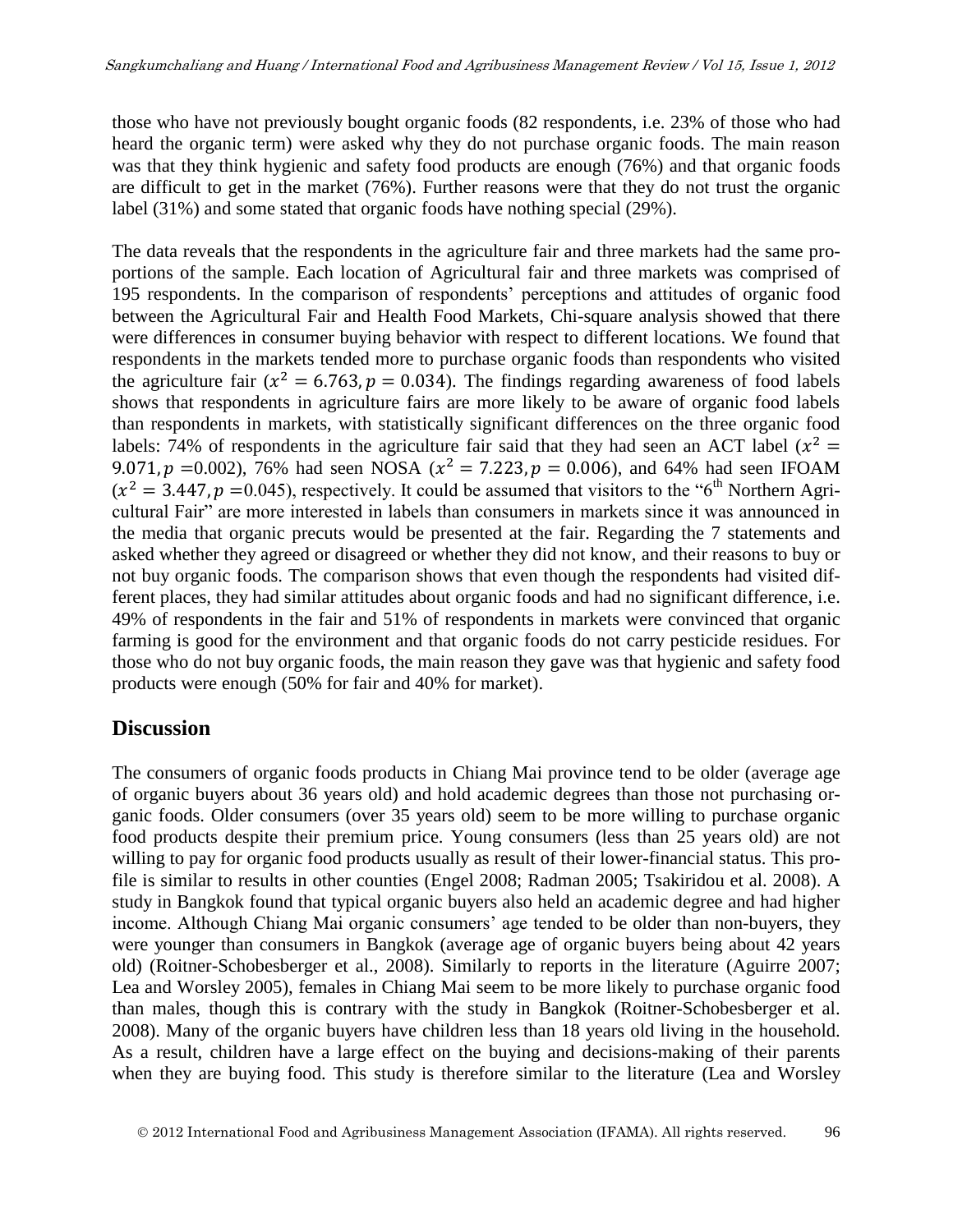[2005;](#page-13-1) [Roitner-Schobesberger et al. 2008\)](#page-14-2). This could be identified as a link to increased levels of concern about food safety and health issues identified in these consumer groups.

There are several main motives for purchasing organic foods in Chiang Mai province: the expected health and environmental benefits, the support of local or small farmers, the attraction of fashionable products, and the search for fresher and tastier products. Health and environmental benefits have been reported as a main motive for purchasing organic foods by most studies [\(Ahmad and Juhdi 2010;](#page-12-2) [Magistris and Gracia 2008;](#page-13-2) [Tsakiridou et al. 2008\)](#page-14-1). In Thailand, as this study and the study in Bangkok [\(Roitner-Schobesberger et al. 2008\)](#page-14-2) confirm, the health and environmental aspect is associated with the pesticides used in agriculture. Even though organic foods do not completely lack pesticide residue because of the pollution in the air and environment, they are safer than conventional foods that get pesticides directly [\(Dangour et al. 2009\)](#page-12-3). The second important motive to purchase organic foods is that the consumers were considering that purchasing organic food products can support local and small farmers. Local and small farmers are important for organic farming in Northern Thailand, and although there is large scale farming for export, we expected small and local farmers to take up organic farming in Chiang Mai province, and as expected, most of this kind of farming is done by local and family farms. The third motive to purchase organic food is the consumers' search for new trends of healthy food products. The fourth motive is related to organic attributes including fresher and tastier food (i.e. vegetables). This is similar to other studies [\(Ghorbani and Hamraz 2009;](#page-12-4) [Krystallis and](#page-13-0)  [Chryssohoidis 2005\)](#page-13-0).

The share of respondents, in Chiang Mai province, who report having purchased organic foods in the past (69%) is higher, almost double, with 39% of respondents in Bangkok who state that they had purchased organic foods in the past [\(Roitner-Schobesberger et al. 2008\)](#page-14-2). The market for organic food is thus potentially large. However, to be able to tap this potential customer base, it may be necessary to clearly difference between organic and conventional foods price. Indeed the perception of price is important for consumers to purchasing organic foods, which the result shows that more than half of organic buyers said the price of organic foods was not a problem and their purchasing proportion is higher compared with Bangkok. In Chiang Mai province, organic food labels do not have a clear profile for consumers. The main barrier to purchasing organic foods is that the information consumers have between organic, safety and hygienic foods is not clear. From the results it is observed that there is a lack of advertising of organic foods, 90 % of the consumers have confirmed a need to improve organic food advertising in Chiang Mai. Government and NGOs have attempted to enforce organic food promotion; however, the information is isolated to specific small groups. However, to be able to tap this potential consumer base, it may be necessary to clearly state the position that organic food as distinct from others. This lack of awareness of the organic standard includes organic agricultural methods, and it is not only in Thailand [\(Ndungu 2006;](#page-13-3) [Batte, Beaverson, and Hooker 2003\)](#page-12-5) that the organic labels are not really recognized by consumers. However, awareness of food labels can increase the probability that consumers would purchase organic food, even if it costs more than conventional food [\(Ndungu 2006;](#page-13-3) [Krystallis and Chryssohoidis 2005\)](#page-13-0). Another factor mentioned that limits the market share of organic food is price, especially the price difference between organic and conventional food products [\(Aryal et al. 2009;](#page-12-6) [Batte et al. 2007\)](#page-12-7). The current price premium for organic vegetables in Chiang Mai province is approximately 50% above the price of conventional vegetables. This is higher than the usual premium of 5-50% that consumers are prepared to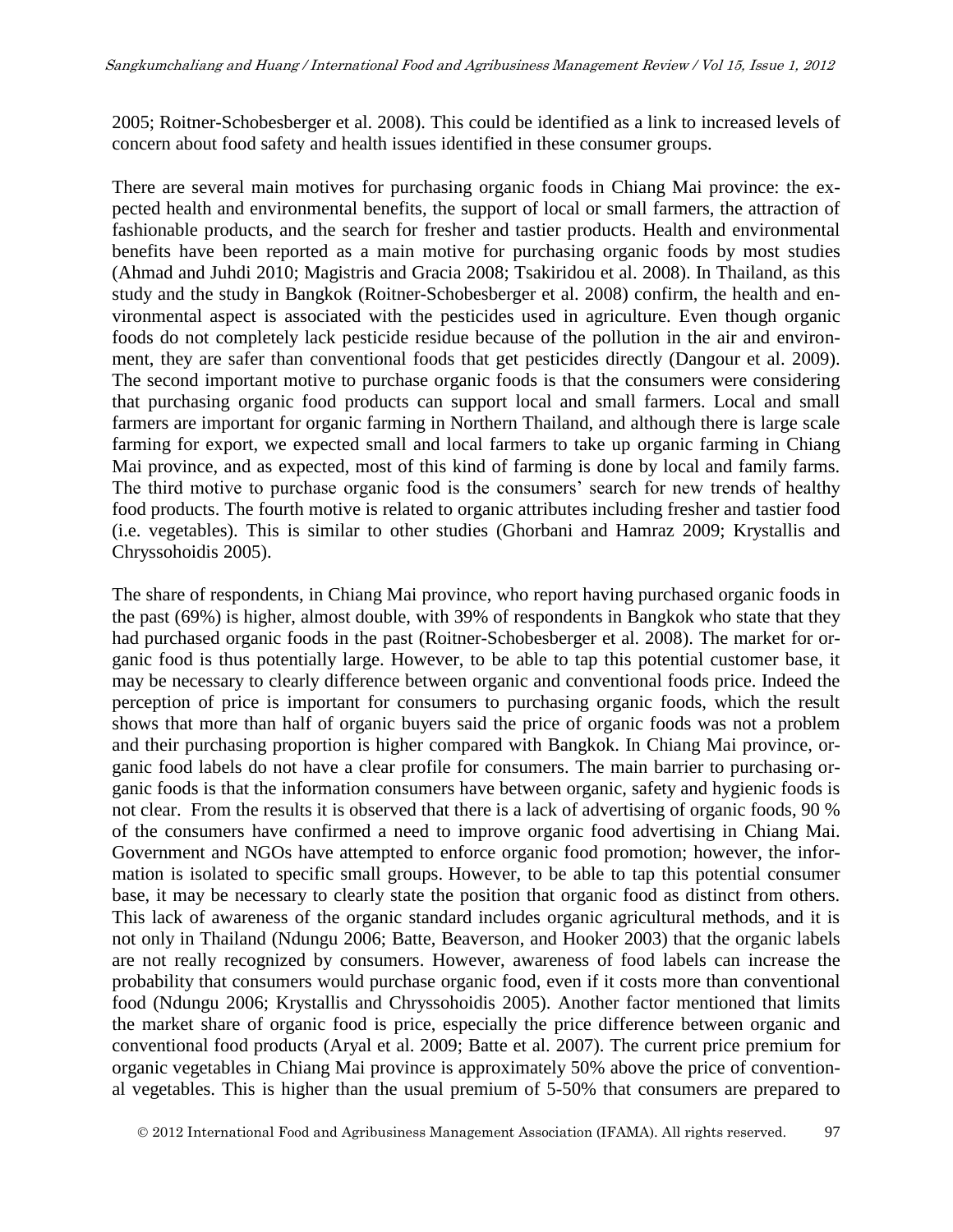pay for organic food [\(Aryal et al. 2009\)](#page-12-6). However in Northern Thailand as elsewhere, it is unclear to what extent price is really a key factor in the choice between organic and conventional products. The study has shown that of the organic buyers, 44% see price as a limiting factor, and 51% of organic non-buyers mention it as a reason for not buying organic food products. Thus, the price of organic foods in Chiang Mai province is likely to be a key issue limiting sales. This study shows that more than 50% of consumers do not purchase organic food products regularly, even though organic foods are healthy and do not contain pesticide residue. However, the awareness of organic labels and price still becomes an obstacle for consumers when making their decision for buying. Because consumers are still confused with many safe food labels, some consumers do not understand the price premium of organic food products.

The survey of potential and actual organic food consumption in Chiang Mai province provides some evidence for recommendations at the policy and industry level for improving strategies in order to increase the market share of organic foods. At the government policy level it would seem advisable to promote and make advertisements to reduce consumer confusion between the multitudes of safe food labels. Regulate of safe food labels also mean that it would allow organic labels to be more clearly positioned and indicate more restrictive standards. Organic could be communicated as indicating that due to production methods, residues are not allowed, it offers additional health benefits, particularly the environmental impact and small or local farmer benefit. These approaches could help the private sector to increase the market share of organic foods, such as increasing the purchasing frequency of organic buyers and encouraging the organic nonbuyers to try organic food products.

## **Conclusions**

Organic food consumption is increasing because of concerns over environmental and health issues associated with food production. The increase in consumers' interest in organic food products has been attributed among other issues to the growing demand for food free from pesticides and chemical residues. With the present study an attempt is made to describe the existing situation regarding Northern Thai consumers' perceptions about organic foods. The main motives to purchase organic food products are health and environmental benefits, plus support for local or small farmers. In addition, an important factor that was revealed as a barrier to the development of organic foods is consumer information. Increased consumer awareness of organic labeling and their trust in organic labels as well as increasing the availability and range of organic food products, may be the most effective way of increasing their market share. The organic buyers in Chiang Mai province tend to be older, higher educated and more likely to have children in their household than those not purchasing organic food products. The study found that the groups of buyers and non-buyers have significant differences in demographic characteristics. However, age, household size, children in household, and education level seemed to have an effect on the perceptions of consumers. The main barrier of organic foods market share is the information available and consumer awareness. Results from this paper are of great importance because they provide valuable information on consumers in Chiang Mai province that can be used by policy makers in organic farming at the national and regional level.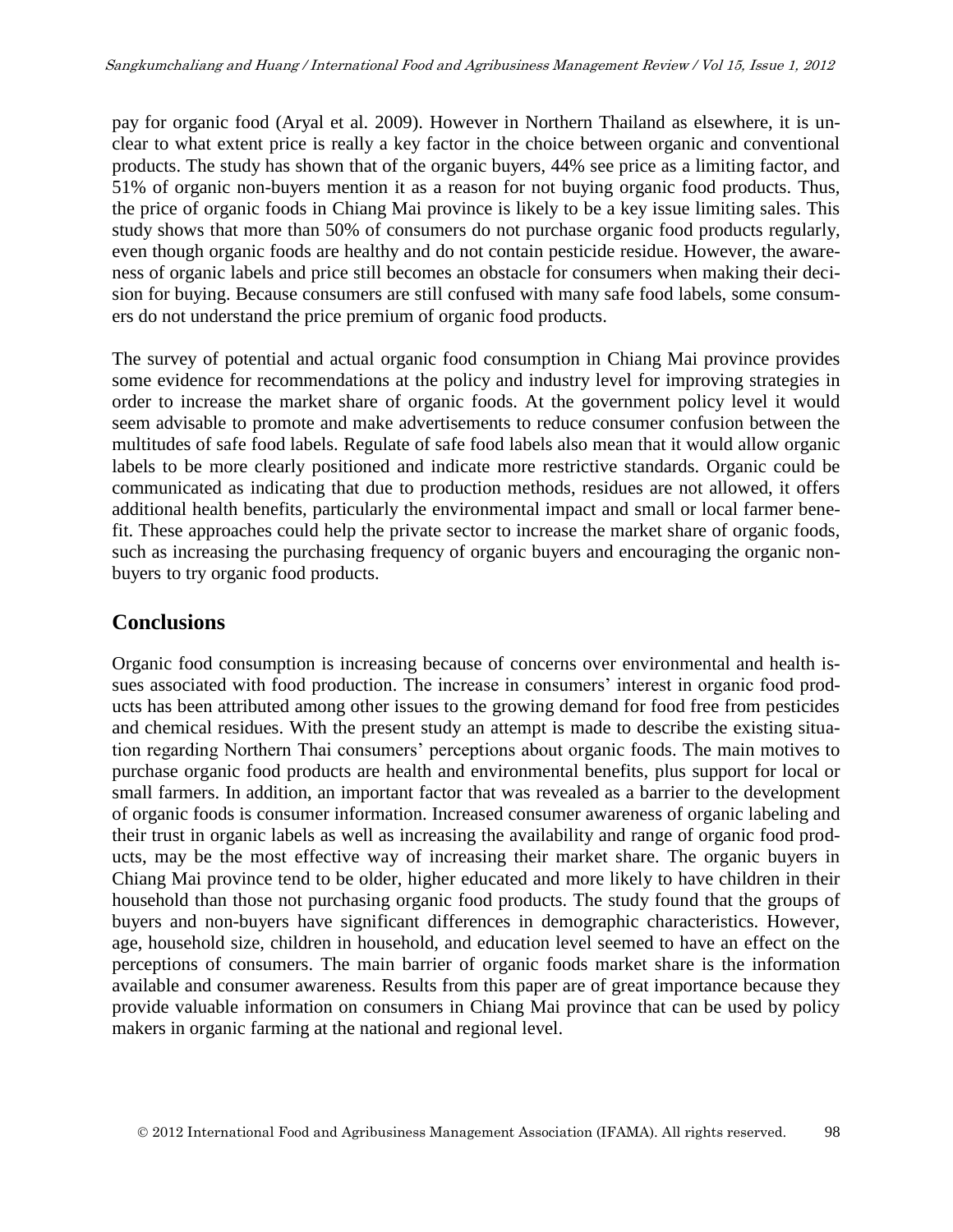#### **References**

- <span id="page-12-1"></span>Aguirre, Juan A. 2007. The farmer's market organic consumer of Costa Rica. *British Food Journal* 109 (2):145-154.
- <span id="page-12-2"></span>Ahmad, S., N. Bayaah, and N. Juhdi. 2010. Organic food: A study on demographic characteristics and factors influencing purchase intentions among consumers in Klang Valley, Malaysia. *Intenrational Journal of Business and Management* 5 (2):105-118.
- Ajzen, I. 1991. Theory of planned behavior *Organizational Behavior and Human Decision Processes* 50:179-211.
- <span id="page-12-6"></span>Aryal, Kamal P, P. Chaudhary, S. Pandit, and G. Sharma. 2009. Consumers' Willingness to Pay for Organic Products: A Case from Kathmandu Valley *The Journal of Agriculture and Environment* 10:12-22.
- <span id="page-12-5"></span>Batte, Marvin T, J. Beaverson, and N. Hooker. 2003. Organic food labels: A customer intercept survey of central Ohio food shoppers. *OSU AED Economics* 38:1-10.
- <span id="page-12-7"></span>Batte, Marvin T, N. Hooker, T. C. Haab, and J.Beaverson. 2007. Putting their money where their mouths are: consumer willingness to pay for multi-ingredient, processed organic food products. *Food Policy* 32:145-159.
- Briz, T, and R.W. Ward. 2009. Consumer awareness of organic products in Spain: An application of multinominal logit models. *Food Policy* 34:295-304.
- <span id="page-12-3"></span>Dangour, Alan, A. Aikenhead, A. Hayter, E. Allen, K. Lock, and R. Uauy. 2009. Conparison of putative health effects of organically and conventionally produced foodstuffs: a systematic review. London: Nutrition and Public Health Intervention research Unit, London School of Hygiene & Tropical Medicine.
- Eischen, Emily, P. Prasertsri, and S. Sirikeratikul. 2006. Thailand organic products Thailand's organic outlook. In *Global Agriculture Information Network*, edited by R. Nicely. Bangkok: USDA Foreign Agricultural Service.
- <span id="page-12-0"></span>Engel, WE. 2008. Determinants of consumer willingness to pay for organic food in South Africa, AInstAgrar dissertation, University of Pretoria, Pretoria.
- Essoussi, Leila Hamzaoui, and Mehdi Zahaf. 2008. Decision making process of community organic food consumers: an exploratory study. *Journal of Consumer Marketing* 25 (2):95-104.
- Fotopoulos, Christos, and A. Krystallis. 2002. Purchasing motives and profile of the Greek organic consumer: a countrywide survey. *British Food Journal* 104 (9):730-765.
- <span id="page-12-4"></span>Ghorbani, M, and S Hamraz. 2009. A survey on factors affective on consumer's potential willingness to pay for organic products in Iran. *Trends in Agriculture Economics* 2  $(1):10-16.$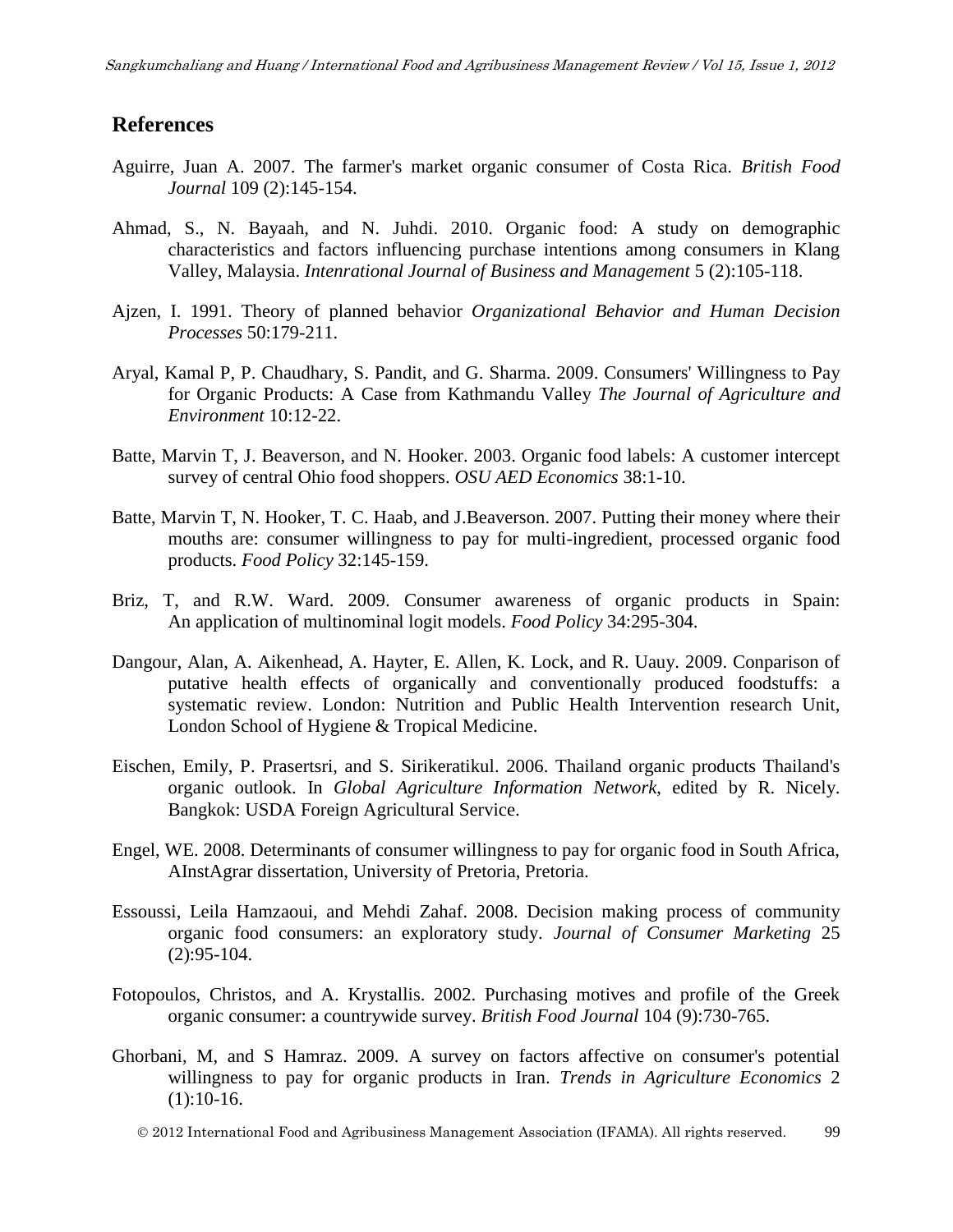- Gil, J.M, and F Soler. 2006. Knowledge and willingness to pay for organic food in Spain: Evidence from experimental auctions. *Food Economics* 3:109-124.
- Gracia, A, and T Magistris. 2007. Organic food product purchase behaviour: a pilot study for urban consumers in the South of Italy. *Spanish Journal of Agricultural Research* 5 (4):439-451.
- Gracia, Azucena , and Tiziana Magistris. 2008. The demand for organic foods in the South of Italy: A discrete choice model. *Food Policy* 33:386-396.
- Haghiri, Morteza, Jill E Hobbs, and Meaghan L McNamara. 2009. Assessing Consumer Preferences for Organically Grown Fresh Fruit and Vegetables in Eastern New Brunswick. *International Food and Agribusiness Management Review* 12 (4):81-100.
- IPMDANIDA. 2003. Did you take your Poison today? Bangkok, Thailand: Ministry of Agricultural and Cooperation.
- IPMDANIDA. 2004. Pesticide-Health survey: Data of farmers in Mae Wang Chaing Mai, Thailand. Chaing Mai, Thailand Ministry of Agricutural and Cooperation.
- <span id="page-13-0"></span>Krystallis, A., and G. Chryssohoidis. 2005. Consumers' willingness to pay for organic food: Factors that affect it and variation per organic product type *British Food Journal* 107 (5):320-343.
- <span id="page-13-1"></span>Lea, Emma, and T. Worsley. 2005. Australians' organic food beliefs, demographics and values. *British Food Journal* 107 (11):855-869.
- <span id="page-13-2"></span>Magistris, T., and A. Gracia. 2008. The decision to buy organic food products in Southern Italy. *British Food Journal* 110 (9):929-947.
- Makatouni, A. 2002. What motives consumers to buy organic food in the UK? Results from a qualitative study. *British Food Journal* 104 (3):345-352.
- <span id="page-13-3"></span>Ndungu, Samuel K. 2006. The development of a consumer awareness and education concept based on a consumer survey of attitudes and preferences towards organic foods and ont he review of existing PR materials in East Africa. International Federation of Organic Agriculture Movements (IFOAM).
- Onyango, Benjamin M, W.K Hallman, and A.C Bellows. 2007. Purchasing organic food in US food systems: A study of attitudes and practice. *British Food Journal* 109 (5):399-411.
- Padel, Susanne and Carolyn Foster. 2005. Exploring the gap between attitudes and behaviour: Understanding why consumers buy or do not buy organic food. *British Food Journal* 107 (8):606-625.

Panyakul,V. 2008. Overveiw of organic agriculture in Thailand 2008 *Greennet Foundation*:2-10.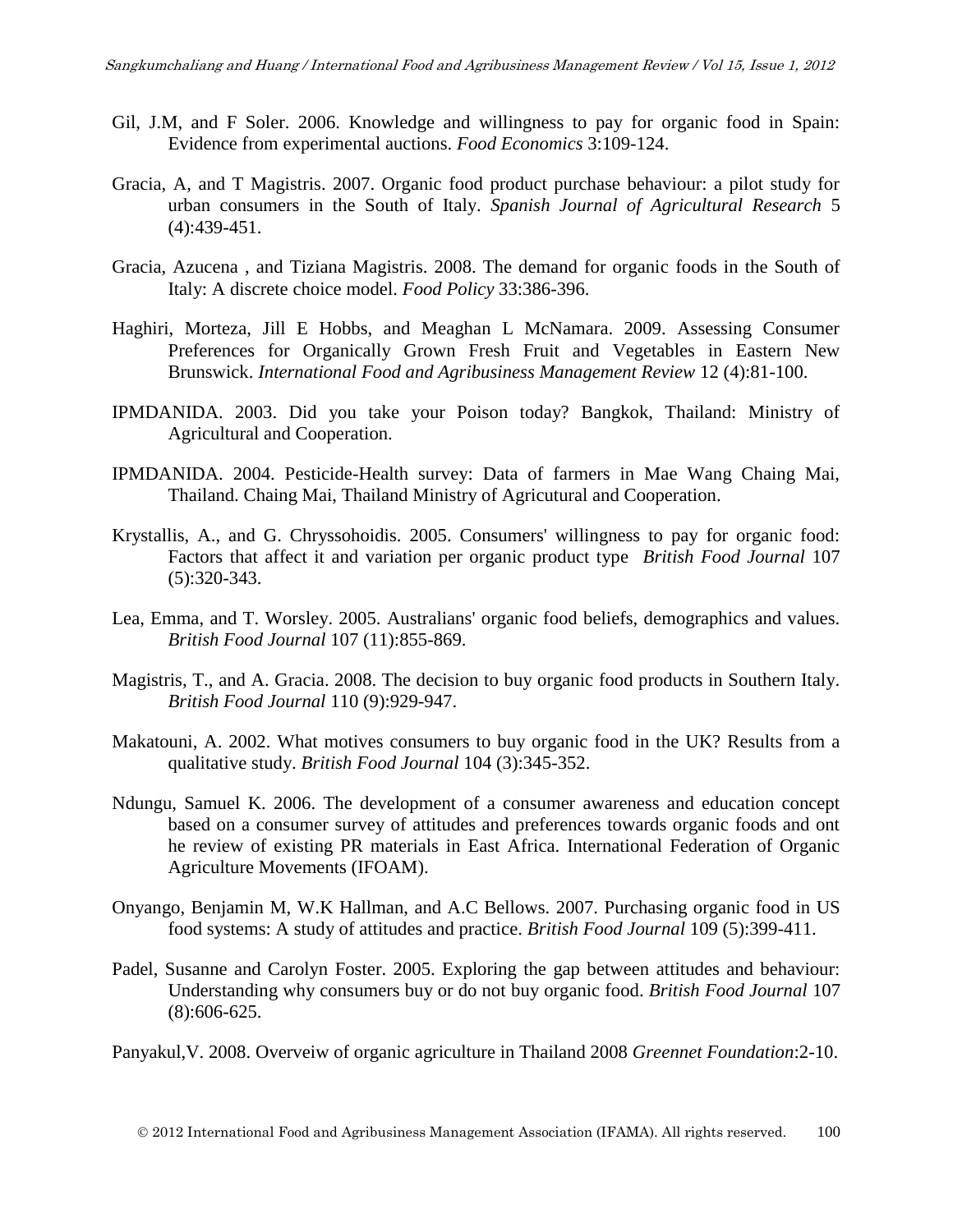- Pattanapant, A., and G.P Shivakoti. 2009. Opportunities and constraints of organic agriculture in Chiang Mai province, Thailand. *Asia-Pacific Development Journal* 16 (1):115-147.
- <span id="page-14-0"></span>Radman, Marija 2005. Consumer consumption and perception of organic products in Croatia. *British Food Journal* 107 (4):263-273.
- <span id="page-14-2"></span>Roitner-Schobesberger, B., I. Darnhofer, S. Somsook, and C.R Vogl. 2008. Consumer perceptions of organic food in Bangkok, Thailand. *Food Policy* 33:112-121.
- Sangkumchaliang, P, and WC. Huang. 2010. Consumers' Perception and Behavior of Organic Food in Chiang Mai, Thailand. Department of Topical Agricultural and International Cooperation, National Pingtung University of Science and Technology, Pingtung: 81.
- Shepherd, Richard, M. Magnusson, and Per-Olow Sjoden. 2005. Determinants of consumer behavior related to organic foods. *Ambio* 34 (4):353-359.
- Squires, Lisa, B. Juric, and T B. Cornwell. 2001. Level of market development and intensity of organic food consumption: cross-cultural study of Danish and New Zealand consumers. *The Journal of Consumer Marketing* 18 (4):392-409.
- Srithamma, S, J Vithayarungruangsri, and T Posayanonda. 2005. *Food safety programme: A key component for health promotion*. (Acessed January 21, 2010) <http://www.fda.moph.go.th/project/foodsafety/HealthPromotion2.pdf>.
- Storstad, O., and H. Bjorkhaug. 2003. Foundations of production and consumption of organic food in Norway: Common attitudes among farmers and consumer? *Agriculture and Human Values* 20:151-163.
- Thapinta, Anat, and Paul F Hudak. 2000. Pesticide use and residual occurrence in Thailand. *Environmental Monitoring and Assessment* 60:103-114.
- <span id="page-14-1"></span>Tsakiridou, Efthimia , C. Boutsouki, Y. Zotos, and K. Mattas. 2008. Attiudes and behaviour towards organic products: an exploratory study. *International Journal of Retail & Distribution Management* 36 (2):158-175.
- UNDP. 2007. Thailand Human Development Report 2007-Sufficiency and Economiy and Human Development. Bangkok: United Nations Development Programe.
- Voon, P. Jan, Sing Kwang Ngui, and Anand Agrawal. 2011. Determinants of Willingness to purchase organic food: an exploratory study using structural equation modeling. *International Food and Agribusiness Management Review* 14:103-120.
- Willer, H., M. Yussefi-Menzler, and N. Sorensen. 2009. The World of Organic Agriculture: Statistics and Emerging Trends 2008. IFOAM and Research Institute of Orgnaic Agriculture (FiBL).